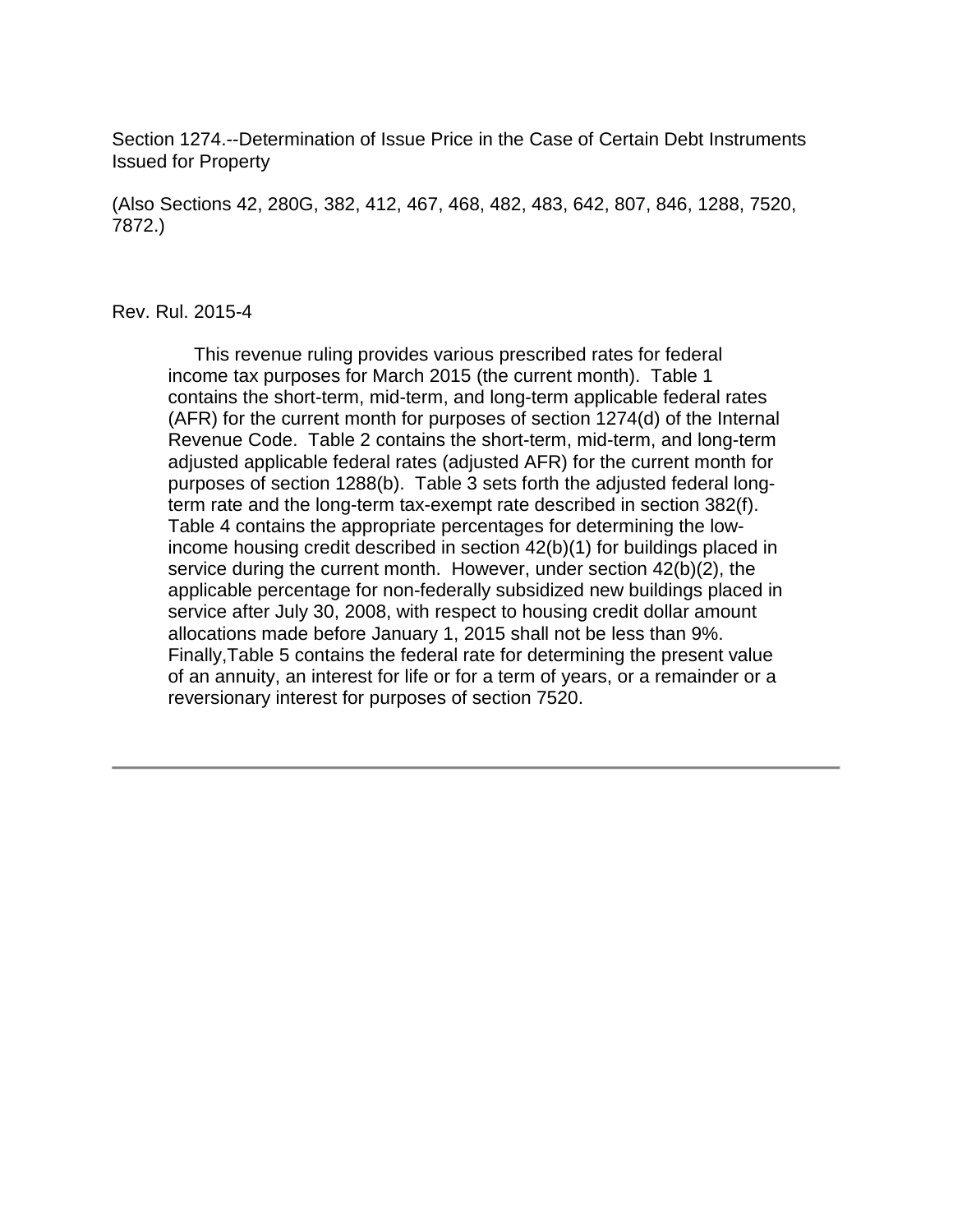## REV. RUL. 2015-4 TABLE 1

# Applicable Federal Rates (AFR) for March 2015

|            | <b>Period for Compounding</b> |            |           |                |  |  |
|------------|-------------------------------|------------|-----------|----------------|--|--|
|            | Annual                        | Semiannual | Quarterly | <b>Monthly</b> |  |  |
|            | Short-term                    |            |           |                |  |  |
|            |                               |            |           |                |  |  |
| <b>AFR</b> | .40%                          | .40%       | .40%      | .40%           |  |  |
| 110% AFR   | .44%                          | .44%       | .44%      | .44%           |  |  |
| 120% AFR   | .48%                          | .48%       | .48%      | .48%           |  |  |
| 130% AFR   | .52%                          | .52%       | .52%      | .52%           |  |  |
|            | Mid-term                      |            |           |                |  |  |
|            |                               |            |           |                |  |  |
| <b>AFR</b> | 1.47%                         | 1.46%      | 1.46%     | 1.46%          |  |  |
| 110% AFR   | 1.62%                         | 1.61%      | 1.61%     | 1.60%          |  |  |
| 120% AFR   | 1.76%                         | 1.75%      | 1.75%     | 1.74%          |  |  |
| 130% AFR   | 1.91%                         | 1.90%      | 1.90%     | 1.89%          |  |  |
| 150% AFR   | 2.20%                         | 2.19%      | 2.18%     | 2.18%          |  |  |
| 175% AFR   | 2.58%                         | 2.56%      | 2.55%     | 2.55%          |  |  |
|            | Long-term                     |            |           |                |  |  |
| <b>AFR</b> | 2.19%                         | 2.18%      | 2.17%     | 2.17%          |  |  |
| 110% AFR   | 2.41%                         | 2.40%      | 2.39%     | 2.39%          |  |  |
| 120% AFR   | 2.64%                         | 2.62%      | 2.61%     | 2.61%          |  |  |
| 130% AFR   | 2.85%                         | 2.83%      | 2.82%     | 2.81%          |  |  |
|            |                               |            |           |                |  |  |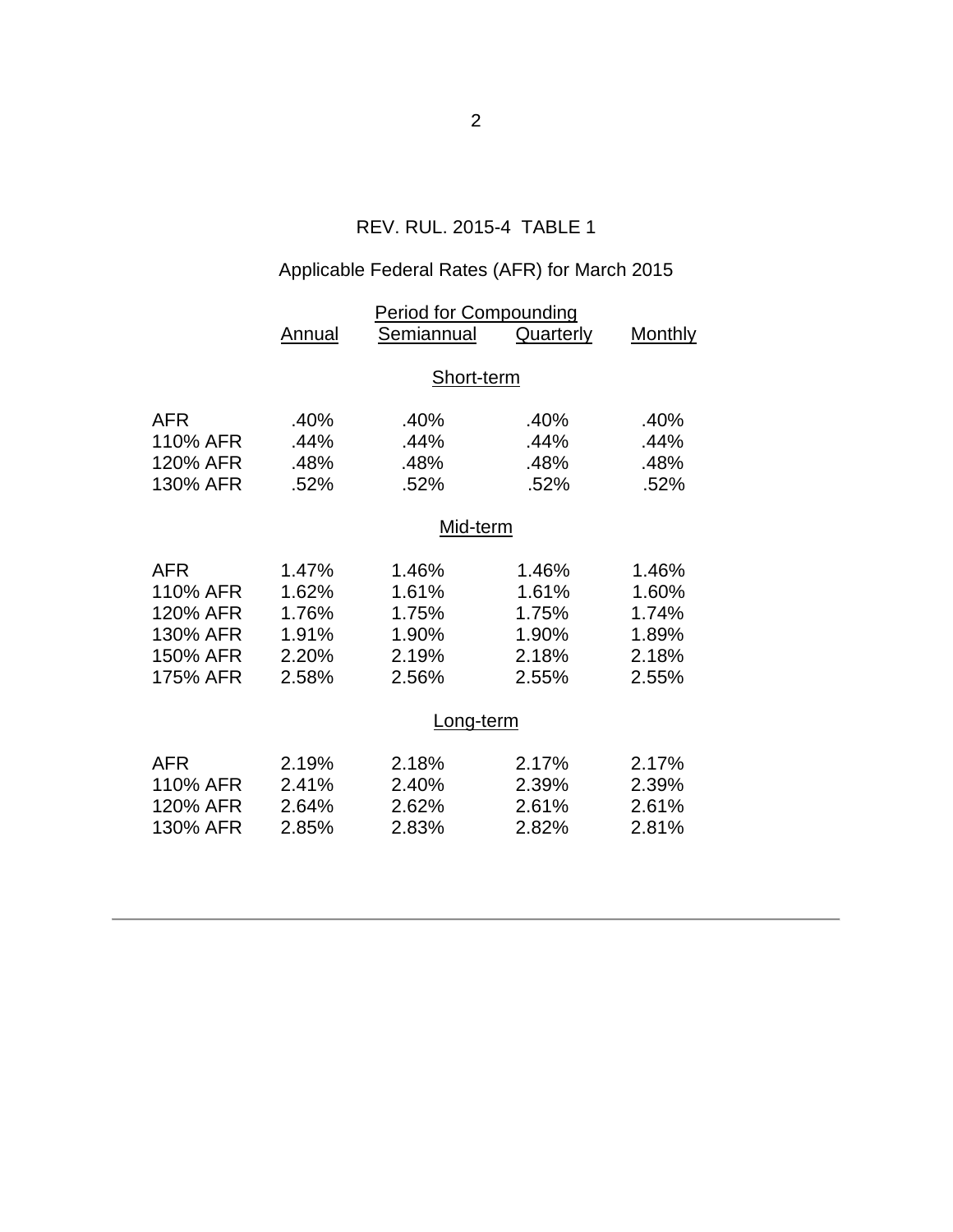### REV. RUL. 2015-4 TABLE 2

# Adjusted AFR for March 2015

| <b>Period for Compounding</b> |        |            |           |         |  |  |
|-------------------------------|--------|------------|-----------|---------|--|--|
|                               | Annual | Semiannual | Quarterly | Monthly |  |  |
| Short-term<br>adjusted AFR    | .36%   | .36%       | .36%      | .36%    |  |  |
| Mid-term<br>adjusted AFR      | 1.14%  | 1.14%      | 1.14%     | 1.14%   |  |  |
| Long-term<br>adjusted AFR     | 2.19%  | 2.18%      | 2.17%     | 2.17%   |  |  |

### REV. RUL. 2015-4 TABLE 3

## Rates Under Section 382 for March 2015

| Adjusted federal long-term rate for the current month                                                                                                                                | 2.19% |
|--------------------------------------------------------------------------------------------------------------------------------------------------------------------------------------|-------|
| Long-term tax-exempt rate for ownership changes during the<br>current month (the highest of the adjusted federal long-term<br>rates for the current month and the prior two months.) | 2.67% |